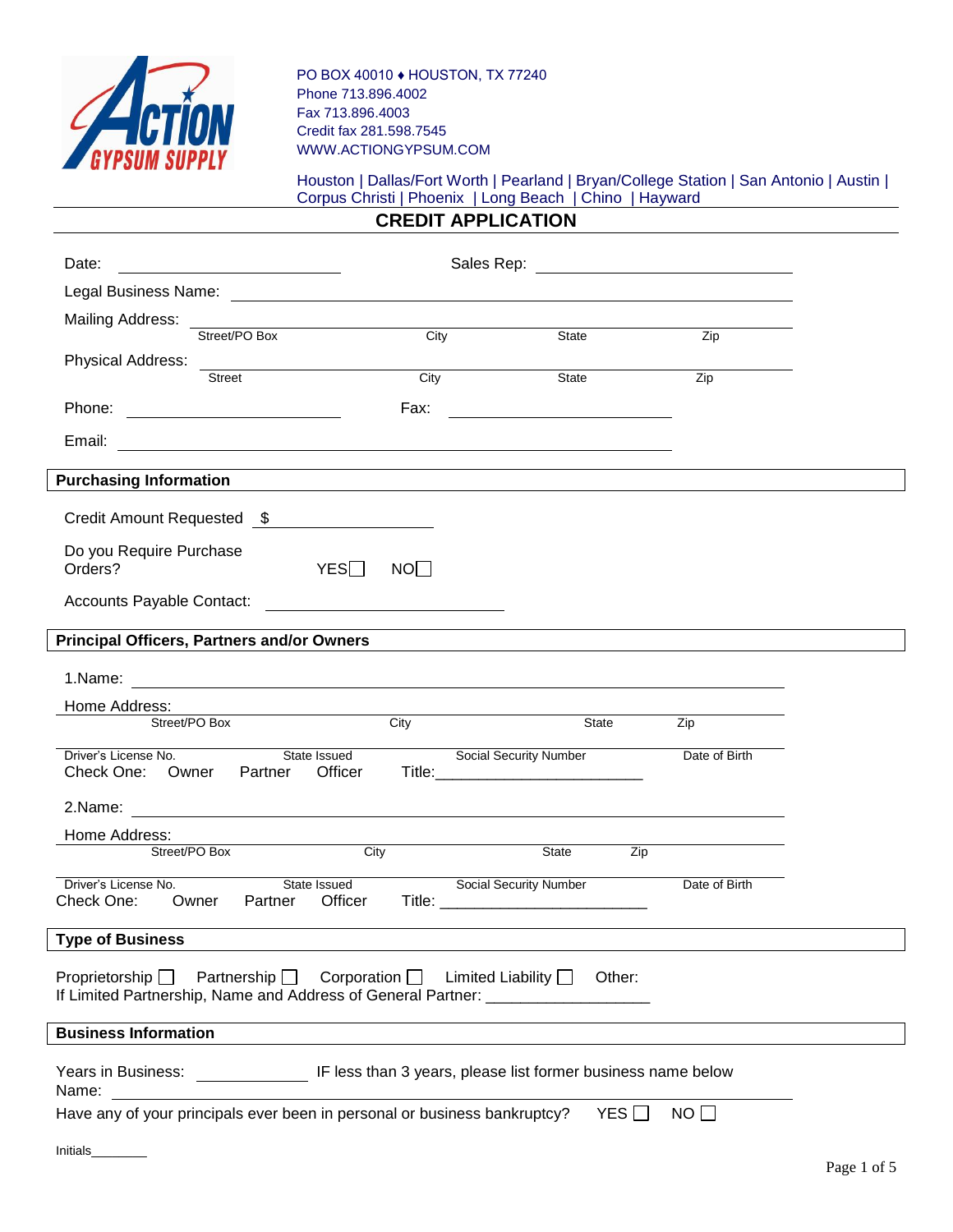| (If yes, list name of Debtor and date of bankruptcy filing:<br>Federal Tax ID#                                                                                                                                                                                                                                            |                                                 |                                             |                       |  |  |  |
|---------------------------------------------------------------------------------------------------------------------------------------------------------------------------------------------------------------------------------------------------------------------------------------------------------------------------|-------------------------------------------------|---------------------------------------------|-----------------------|--|--|--|
| Are you a tax exempt entity? $YES \Box \ NO \Box$ If YES please attach a Sales and Use and/or Resale Certificate                                                                                                                                                                                                          |                                                 |                                             |                       |  |  |  |
| Resale # (if applicable) ______________________________Contractor Lic# ___________________________________                                                                                                                                                                                                                |                                                 |                                             |                       |  |  |  |
|                                                                                                                                                                                                                                                                                                                           |                                                 |                                             |                       |  |  |  |
| Financial Information (Most banks require a customer signature before releasing any information. To prevent any delay in processing<br>your application please make sure to sign and date this application where indicated)                                                                                               |                                                 |                                             |                       |  |  |  |
|                                                                                                                                                                                                                                                                                                                           |                                                 |                                             |                       |  |  |  |
| Average monthly balance: \$                                                                                                                                                                                                                                                                                               |                                                 |                                             |                       |  |  |  |
|                                                                                                                                                                                                                                                                                                                           |                                                 |                                             | $\sqrt{2}$ Fax        |  |  |  |
| 2. Name of Bank                                                                                                                                                                                                                                                                                                           | <u> 1980 - Johann Barnett, fransk politik (</u> | Account # _________________________________ |                       |  |  |  |
| Average monthly balance: \$                                                                                                                                                                                                                                                                                               |                                                 |                                             |                       |  |  |  |
|                                                                                                                                                                                                                                                                                                                           |                                                 |                                             | Fax _________________ |  |  |  |
| Business / Trade References (List suppliers with whom you have had an account for 6+months)                                                                                                                                                                                                                               |                                                 |                                             |                       |  |  |  |
| 1.Company Name                                                                                                                                                                                                                                                                                                            |                                                 |                                             |                       |  |  |  |
| Address                                                                                                                                                                                                                                                                                                                   | City                                            | State Zip                                   |                       |  |  |  |
| Contact Name <b>Contact Name Contact Name Contact Name Contact Name Contact Name</b>                                                                                                                                                                                                                                      |                                                 |                                             |                       |  |  |  |
|                                                                                                                                                                                                                                                                                                                           |                                                 |                                             |                       |  |  |  |
| <b>Address</b>                                                                                                                                                                                                                                                                                                            | City                                            | State                                       | Zip                   |  |  |  |
|                                                                                                                                                                                                                                                                                                                           |                                                 |                                             |                       |  |  |  |
| The undersigned authorizes Action Gypsum Supply, L.P., its partners, affiliated entities, and joint venturers (collectively hereafter<br>"Action Gypsum Supply"), to contact the Banks and References listed herein, and authorizes the Banks and References listed herein to<br>verify the information contained herein. |                                                 |                                             |                       |  |  |  |
| The undersigned understands that the information furnished in this Credit Application is for the purpose of obtaining credit from Action                                                                                                                                                                                  |                                                 |                                             |                       |  |  |  |

The undersigned understands that the information furnished in this Credit Application is for the purpose of obtaining credit from Action Gypsum Supply and Action Gypsum Supply shall rely upon the information contained herein; and the undersigned warrants and represents that the information contained herein is true, accurate and complete. The undersigned agrees and acknowledges that any and all purchases from Action Gypsum Supply are subject to the Terms and Conditions of Credit Agreement, attached hereto and incorporated herein.

This Credit Application may only be signed by an officer, partner or owner identified above of the Customer. The undersigned has read and fully understand(s) the foregoing Credit Application, and is duly authorized to bind the Customer to the terms and conditions of this Credit Application.

| Customer legal business name: |                     | Action Gypsum Supply is hereby authorized at any time, and from time<br>to time, to generate and/or obtain one or more credit and/or<br>investigative reports from credit reporting agencies and/or others<br>regarding the individual credit of the undersigned officer, partner or<br>owner of Customer |  |  |  |  |
|-------------------------------|---------------------|-----------------------------------------------------------------------------------------------------------------------------------------------------------------------------------------------------------------------------------------------------------------------------------------------------------|--|--|--|--|
| By:                           |                     |                                                                                                                                                                                                                                                                                                           |  |  |  |  |
|                               | Signature           |                                                                                                                                                                                                                                                                                                           |  |  |  |  |
|                               | <b>Printed Name</b> | Signature                                                                                                                                                                                                                                                                                                 |  |  |  |  |
|                               | Title               | <b>Printed Name</b>                                                                                                                                                                                                                                                                                       |  |  |  |  |
|                               | Date                | Title                                                                                                                                                                                                                                                                                                     |  |  |  |  |
|                               |                     | Date                                                                                                                                                                                                                                                                                                      |  |  |  |  |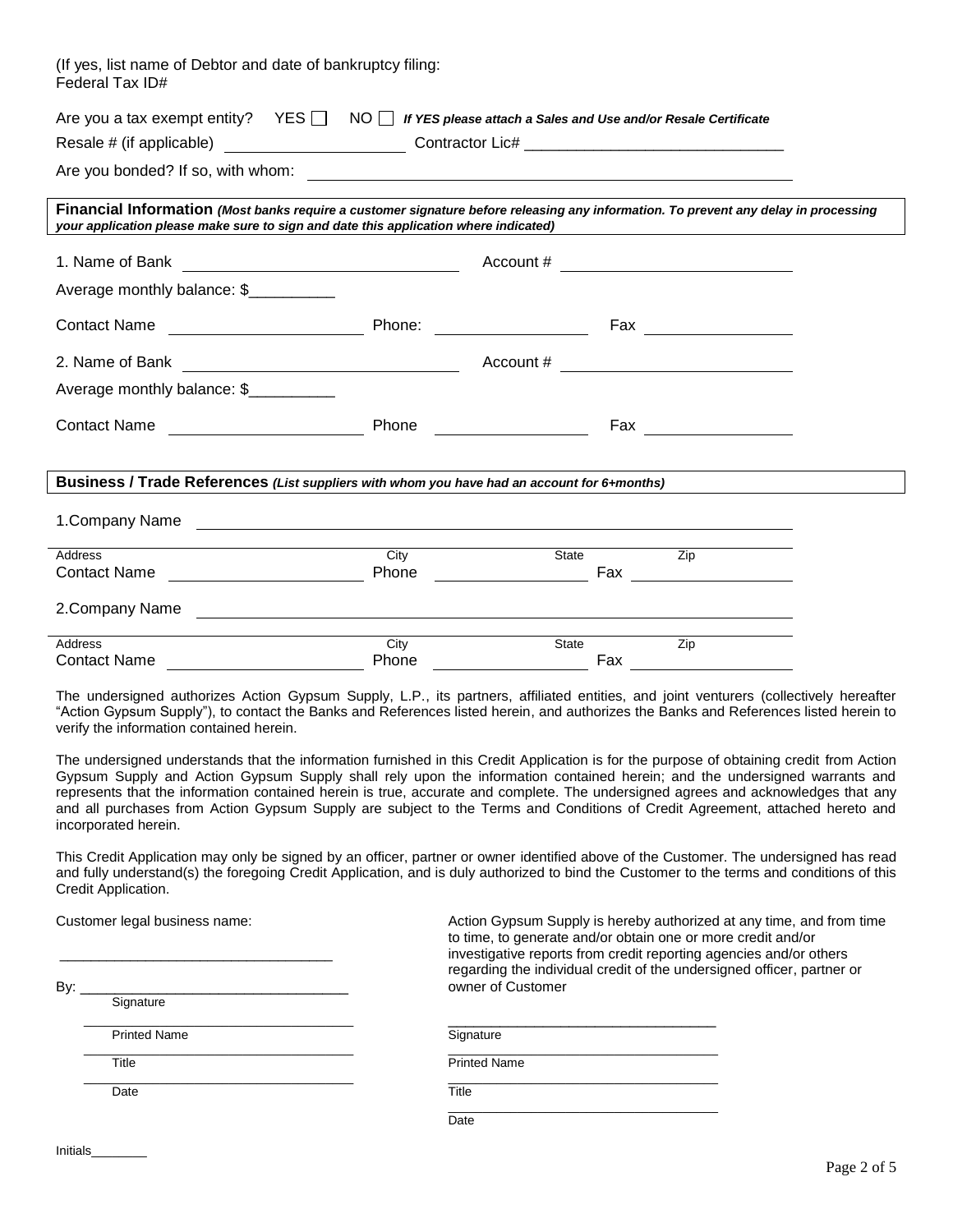## **TERMS AND CONDITIONS OF CREDIT AGREEMENT**

The Customer identified on page 1 hereof (hereinafter referred to as "Customer") hereby makes this Credit Application ("Application") for credit from Action Gypsum Supply, L.P. and/or its partners, affiliated entities, and joint venturers (collectively hereafter "Action Gypsum Supply") and in making this Application, agrees to be bound by all the terms and conditions contained in the Application, any documents referenced in this Application, or any supplements to this Application. The Customer, by execution of this Application, represents that the statements furnished to Action Gypsum Supply are true and correct and does hereby expressly agree that all purchases made or to be made from Action Gypsum Supply shall be according to the terms and conditions of Action Gypsum Supply.

The Customer agrees and authorizes Action Gypsum Supply to deliver goods, products, services, materials, supplies, wares and merchandise ("Goods") with or without a signed written receipt for items delivered to job sites and/or other locations the Customer directs. Customer further agrees to pay for items delivered with or without written receipt.

All Goods are assumed received in the condition as ordered unless exception is noted on delivery ticket. Action Gypsum Supply will, therefore, not accept damaged and/or nonconforming Goods for credit and/or refund and/or replacement unless noted on original delivery ticket and a written notice of nonconforming Goods is delivered to Action Gypsum Supply within five (5) days of the date of delivery. If exception is noted and notice is timely given as required herein, then Customer's sole and exclusive remedy for such nonconforming Goods is replacement of the nonconforming Goods, or refund of the purchase price of nonconforming Goods, at Action Gypsum Supply's sole discretion. Action Gypsum Supply will not accept any returns of Goods after thirty (30) days from delivery date. Goods picked up by Customer at Action Gypsum Supply's warehouse or at any of our locations must be inspected prior to removal from Action Gypsum Supply's location, and cannot be returned as damaged or nonconforming. Special order items when shipped as ordered are non-returnable and nonrefundable, unless damaged and/or nonconforming and exception noted and notice given as provided above. Returned Goods are also subject to a 15% restocking fee, which may be deducted from any refund due. Action Gypsum Supply is not in any way obliged to accept any damaged, mutilated, altered or otherwise "not suitable for resale" merchandise.

**ACTION GYPSUM SUPPLY HEREBY EXPRESSLY DISCLAIMS ANY AND ALL IMPLIED OR STATUTORY WARRANTIES, INCLUDING BUT NOT LIMITED TO ANY WARRANTY OF MERCHANTABILITY OR ANY WARRANTY RESPECTING THE SUITABILITY OR FITNESS FOR ANY PARTICULAR PURPOSE OR USE OF ANY AND ALL GOODS. ANY AND ALL WARRANTIES ARISING OUT OF OR RELATED TO THIS CREDIT APPLICATION, SALE OF THE GOODS OR THE GOODS RUN TO CUSTOMER ONLY, AND MAY NOT BE RELIED UPON BY ANY CUSTOMER OF CUSTOMER OR ANY THIRD PARTY.** Customer shall not, in any event be entitled to, and Action Gypsum Supply shall not be liable for, any indirect, special, incidental or consequential damages of any kind arising out of or related to the Goods, and defect, deficiency, damages or nonconformity of the Goods, any purchase, sale, failure to deliver or untimely delivery of the Goods, this Credit Application, or any alleged breach hereof, including but not limited to any delay damages, liquidated damages, expediting or acceleration costs, claims for loss of use, lost profits, or increased expenses of operation or work stoppage. Action Gypsum Supply's liability for damages, if any, whether based on Action Gypsum Supply's negligence, breach of contract or otherwise, and no matter by whom asserted, shall not exceed the price of the particular Goods with respect to which such damages are claimed. Furthermore, Action Gypsum Supply's liability is limited to providing a reasonable credit and/or allowance in respect to such Goods, or replacement of the Goods specified on the invoice in which the Goods were originally billed. Customer shall indemnify Action Gypsum Supply for any claims and/or proceeding by Customer, or customers of the Customer, or any other party seeking damages beyond the scope of Action Gypsum Supply's liability as stated in this paragraph

Acton Gypsum Supply's payment terms are 1% 10<sup>th</sup>, for payments other than credit cards, and net 20<sup>th</sup>. All invoices are payable according to these payment terms. A deduction of 1% on the subtotal (before taxes) of any invoice may be taken if payment, other than credit card payment, is made and received by Action Gypsum Supply before the 10<sup>th</sup> day of the month following the month of the delivery of the Goods billed. All invoices and payments for materials are due the 20<sup>th</sup> day of the month following the month of the delivery of the Goods billed, and no later. If not paid on or before said due date then Action Gypsum Supply shall be entitled to recover interest from Customer on the unpaid past due amount at the maximum rate allowed by applicable law until paid, and/or suspend Customer's account, and the Customer shall be obligated to pay all costs and expenses incurred by Action Gypsum Supply in collecting any past due amounts and delinquencies, including but not limited to costs, expenses, and/or attorneys' fees. Payment is to be made to PO BOX 40010, Houston, TX 77240. In addition, any delivery of Goods valued under \$500.00 is subject to a Delivery Fee to be paid to Action Gypsum Supply. Furthermore, each purchase of Goods is subject to and each invoice is due and payable in accordance with all the terms and conditions of this Credit Application and such invoice. This Credit Application shall govern and control each purchase of Goods, notwithstanding any contrary or inconsistent or supplemental terms and conditions in any purchase order, confirmation, or any other instrument prepared by the Customer, its employee, and/or agents, and any such contrary or inconsistent or supplemental terms and conditions are hereby rejected. Action Gypsum Supply may at any time, and from time to time, modify in writing signed by an authorized representative of Action Gypsum Supply the limits of credit available to the Customer and the terms and conditions upon which credit accommodations will be extended to the Customer.

Action Gypsum Supply is hereby authorized at any time, and from time to time, to generate and/or obtain one or more credit and/or investigative reports from credit reporting agencies and/or others regarding the Customer. The Customer agrees that the continued solvency of the Customer is a precondition to any extension of credit made by Action Gypsum Supply to the Customer. On request the Customer agrees to provide Action Gypsum Supply a sworn statement representing that the Customer is and remains solvent. Customer hereby grants to Action Gypsum Supply a security interest in any and all Goods purchased hereunder as security for Customer's payment and other obligations hereunder, and Customer agrees to execute such financing statements or other documentation as reasonably requested by Action Gypsum Supply to evidence and perfect such security interest.

A faxed or emailed copy of this Credit Application shall and may be treated as an original. Customer agrees that this transaction bears a reasonable relation to the State of Texas. This Credit Application shall be governed by and construed in accordance with the laws of the State of Texas, notwithstanding otherwise applicable conflict of law principles, and venue for any action arising out of or related to this Credit Application, the Goods or any purchase or sale of Goods shall be in Harris County, Texas, and **CUSTOMER HEREBY EXPRESSLY WAIVES THE RIGHT TO A TRIAL BY JURY IN ANY SUCH ACTION**, to the fullest extent permitted by applicable law**.** If the foregoing choice of law and/or venue provisions are invalid or unenforceable for any reason, then this Credit Application shall be governed by and construed in accordance with the laws of the State of, and/or venue shall lie in the county or parish of, as applicable, Action Gypsum Supply's warehouse or other location where the Goods are picked up by Customer, or if the Goods are not picked up by Customer, then the laws of the State and/or venue in the county or parish, as applicable, where the Goods are delivered.

This Credit Application and each invoice constitute the entire agreement between the parties hereto, and it is expressly understood and agreed that there are no agreements, warranties, representations or promises by and between said parties, except as aforesaid, and that any additions thereto or changes shall be in writing signed by the parties. If for any reason any term or provision is unenforceable or invalid, such provisions shall be deemed severed from the Credit Application or invoice, and the remaining terms and provisions shall be carried out with the same force and effect as if the severed provision had not been part of the agreement. Failure by Action Gypsum Supply in any instance to insist upon observance or performance by Customer shall not be deemed a waiver by Action Gypsum Supply of any such observance or performance or any breach. No waiver will be binding upon Action Gypsum Supply unless in writing, and then will be for the particular instance only.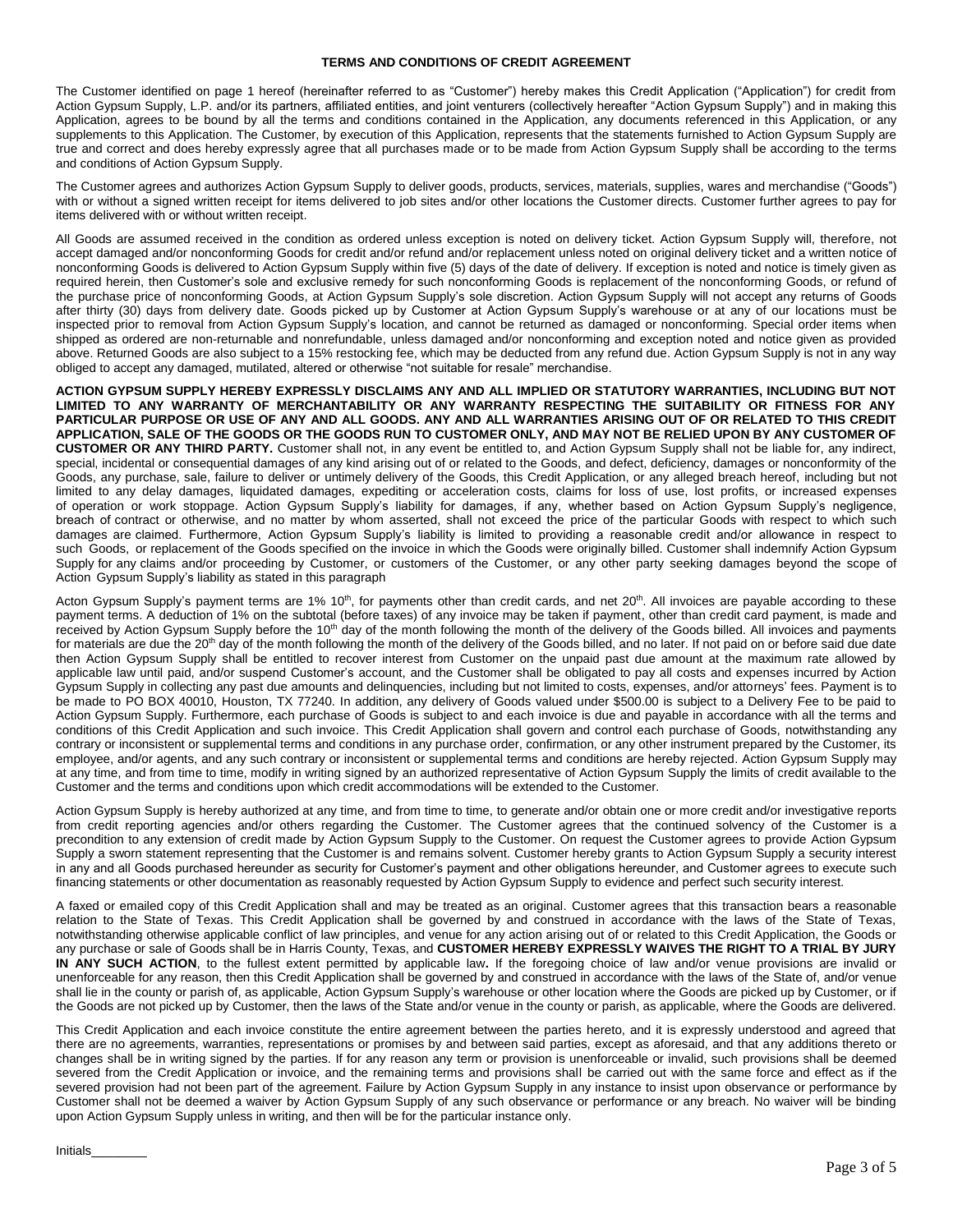The State and/or Customer Specific Addendum, if any, signed by Action Gypsum Supply and Customer, is incorporated herein and made a part hereof for all purposes.